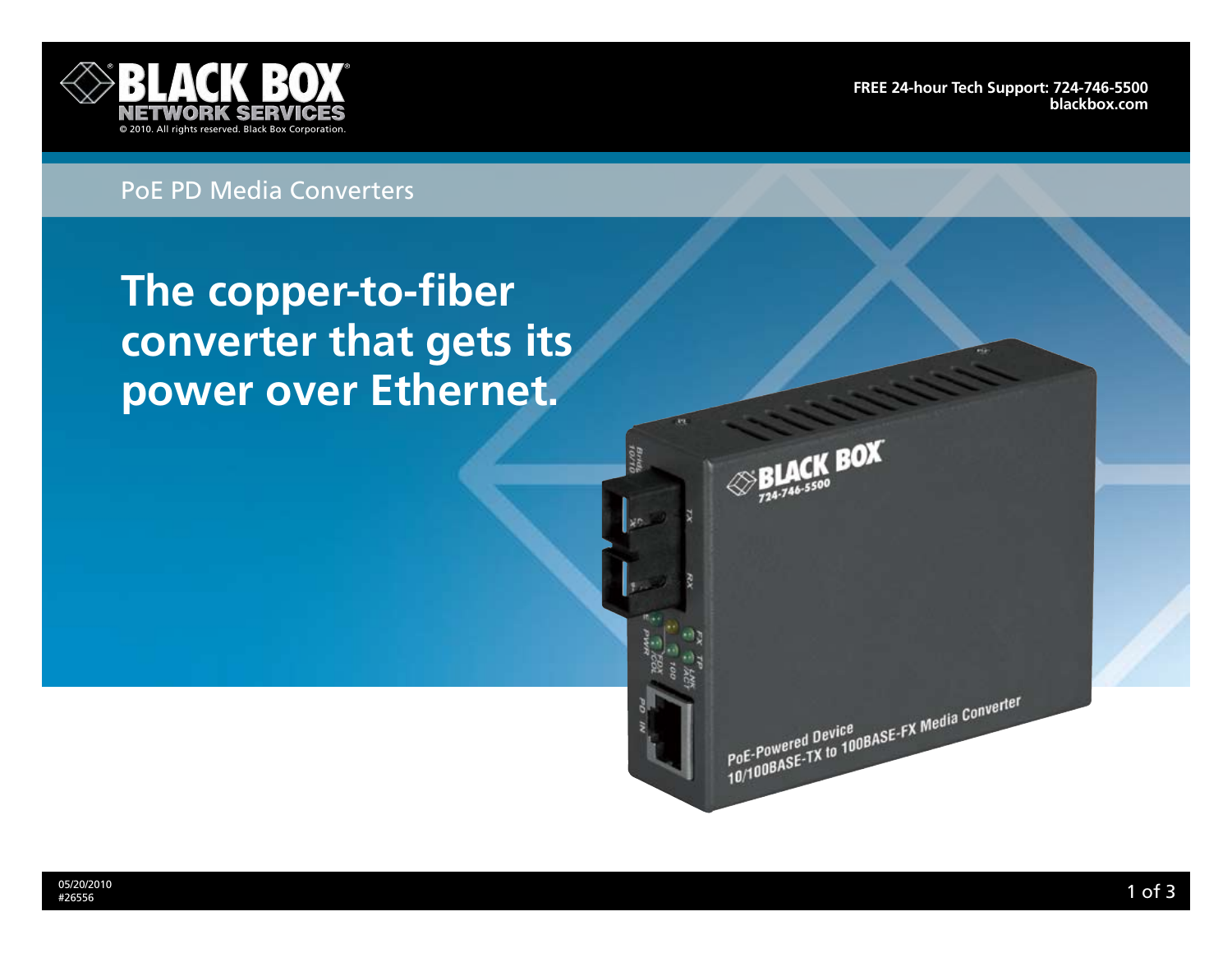#### Power the media converter from a PSE switch!

#### **Features**

- » Translate 10-/100-Mbps copper to 100-Mbps fiber optic connections.
- » Operate as powered devices, receiving power from the copper cable.
- » Connect to PoE switches, mid-span hubs, or other 802.3af power source equipment.
- » Great for integrating fiber into your expanded PoE network.
- » Link fault passthrough enhances the integrity of the copper and fiber links.
- » Far-end fault detection keeps data from being sent over an invalid link.
- » DIP-switch configurable. Quick and easy to set up.
- » Multimode and single-mode models available.
- » Compact design makes them ideal for areas with limited space.
- » RoHS and CE compliant for use in your European offices.



#### **OVERVIEW**

Bridge long-distance Fast Ethernet fiber optic segments with Ethernet or Fast Ethernet copper cabling—all without the need for a local power supply—by using a BLACK BOX® PoE PD Media Converter.

Compatible with the 802.3af PoE standard, the converter features an advanced autosensing algorithm that enables it to function as a powered device (PD) and draw its power from PoE power source equipment (PSE) or a PoE injector.

With PoE, both data and power are delivered over the spare pairs of an Ethernet data cable to compatible PoE devices—a method of power delivery that's beneficial in areas where you're short on AC power outlets. It also eliminates having to run separate AC power wiring to devices at the edge of your far-flung LAN. (For an overview of PoE technology, see **page 3**.)

In a typical PoE application, you would use the POE PD Media Converter to convert copper and fiber in order to extend your data runs a greater distance over interference-free, signal-enhancing optical cable. Then, using a distant management PC or security station at the end of the 100BASE-FX run, you can communicate via the media converter and a PSE switch with the PoE devices themselves. These devices can include wireless access points, network-enabled security cameras, and VoIP phones.

On the fiber optic side, the converter connects to 1310-nm 100BASE-FX media. Depending on the model you order, this can be multimode fiber optic cable with ST® or SC type connectors or singlemode cable terminated with SC type connectors. The multimode PoE PD Media Converters support full duplex fiber runs up to 2 kilometers (1.2 mi.) long, and the single-mode model supports full duplex fiber segments as far as 20 kilometers (12.4 mi.).

On the twisted-pair side, the converter supports 10BASE-T or 100BASE-TX media. You can even set up the converter to autonegotiate the link to match the speed of the Ethernet or Fast Ethernet connection.

To keep your expensive equipment safe, the PoE PD Media Converter features short-circuit protection. What's more, it has power-in autodetection for automatically adapting to the type of power source used. For applications where you don't have a 802.3af PSE to plug into, the converters can be powered by an optional AC/ DC power adapter (which you can also use as a backup power solution to the PSE itself).

Rear-panel DIP switches enable you to configure the converter quickly so you're up and running in a matter of minutes. No further intervention is required by you. Just make sure that all connected nodes are set to operate in flow control modes identical to that of the media converter.

Link-fault passthrough and far-end fault detection keep you from sending valuable data across invalid links. Link status on one port is propagated to the other port. If either the twisted-pair or the fiber optic port is in link-fail state—if it's unplugged, for instance—the converter disables the other port.

For at-a-glance status monitoring and troubleshooting, the converter features front-panel LEDs that inform you of its operating status. These LEDs signal when the connected fiber or twisted-pair links are good and transmitting data, or when there's a link failure; when the converter is operating in half- or full duplex mode, or detects a collision; and when the converter's transmitting either 10-Mbps or 100-Mbps data traffic.